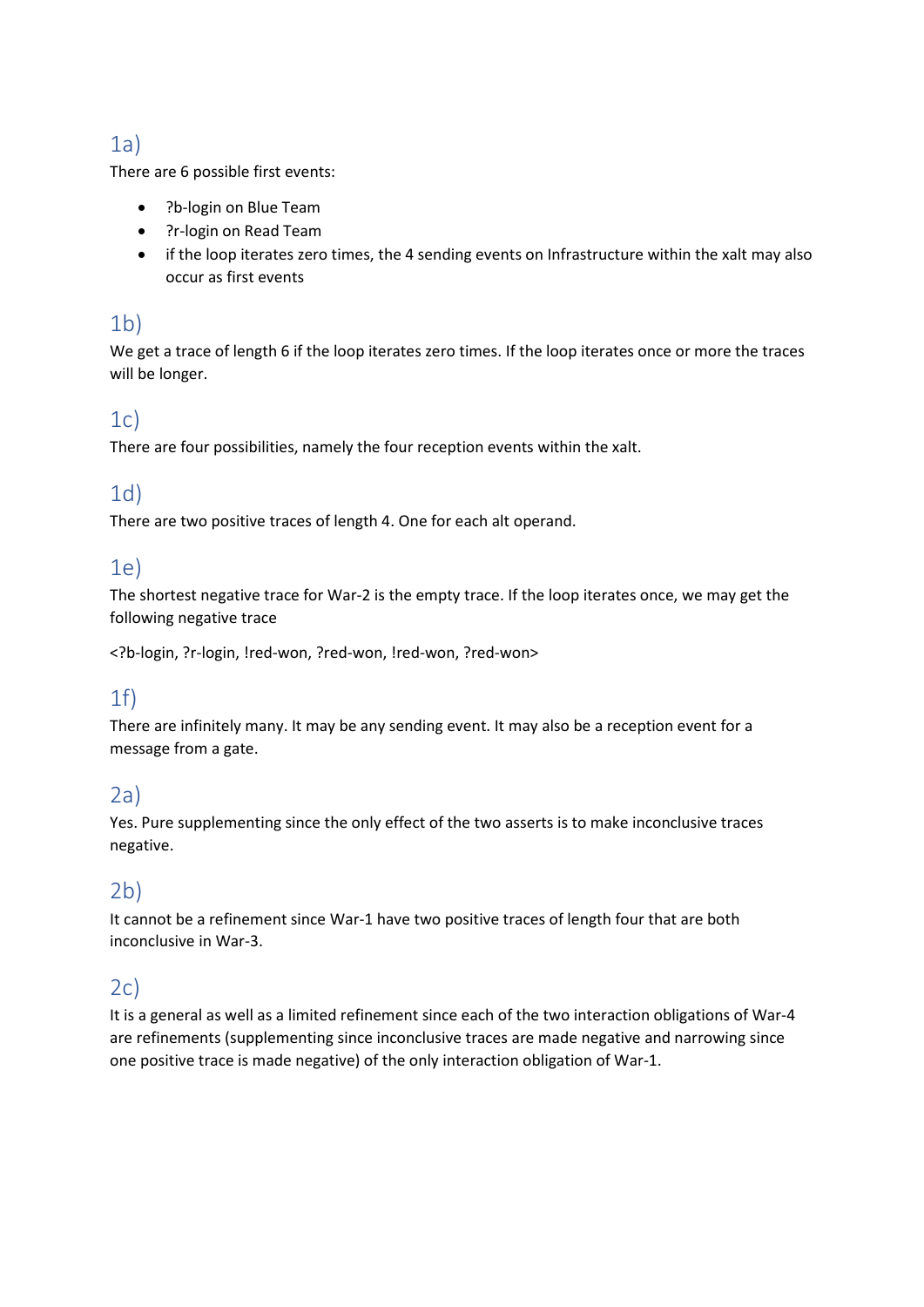## 2d)

It is a general and limited refinement since each of the two interaction obligations of War-4 are refinements (supplementing since inconclusive traces are made negative and positive and narrowing since two positive traces are made negative) of the only interaction obligation of War-1.

# 2e)

#### Regarding the question the answer is that it depends.

It is a general refinement and a limited refinement.

Since the only difference between the two diagrams is that War-1 is replaced by War-2 it follows from 2a) that each interaction obligation it is a pure supplementing of its corresponding interaction obligation, due to the congruence property.

#### 2f)

It is not a refinement. If the loop iterates an odd number of times RedBlueFight-1 will generate traces that cannot be produced by RedBlueFight-3.

#### 3a)

There are many alternatives here. They could have their own botnet. This would be an asset for such a company. Exclusive intelligence about potential victim-organizations could be another. Discriminating information about their criminal activities a third.

#### 3b)

The most natural thing here is to provide a consequence scale. In that case it should capture the consequence of asset loss. But it might also be a frequency scale. In both cases the scale must be ordered. Since this is a quantitative scale each value must be defined in English in such a way that the scale covers every relevant value, has very few overlaps (ideally none) and the definitions reflects the ordering in an intuitive manner.

| Catastrophic  | Whole network lost. Unable to conduct attacks.                   |
|---------------|------------------------------------------------------------------|
| Large         | Significant parts lost. Still operating but cannot carry out the |
|               | largest attacks.                                                 |
| <b>Medium</b> | Some parts lost causing delays, but still able to carry out any  |
|               | attack.                                                          |
| Minor         | Some parts lost with some unfortunate internal effects, but of   |
|               | no relevance for customers.                                      |
| Insignificant | Some nodes lost, but no effect on business, and no increase in   |
|               | workload.                                                        |

## 3c)

One possibility:

- a1 = Discriminating information about criminal activities
- a2 = Botnet
- in2 = loss of Swedish nodes
- in3 = loss of Norwegian nodes